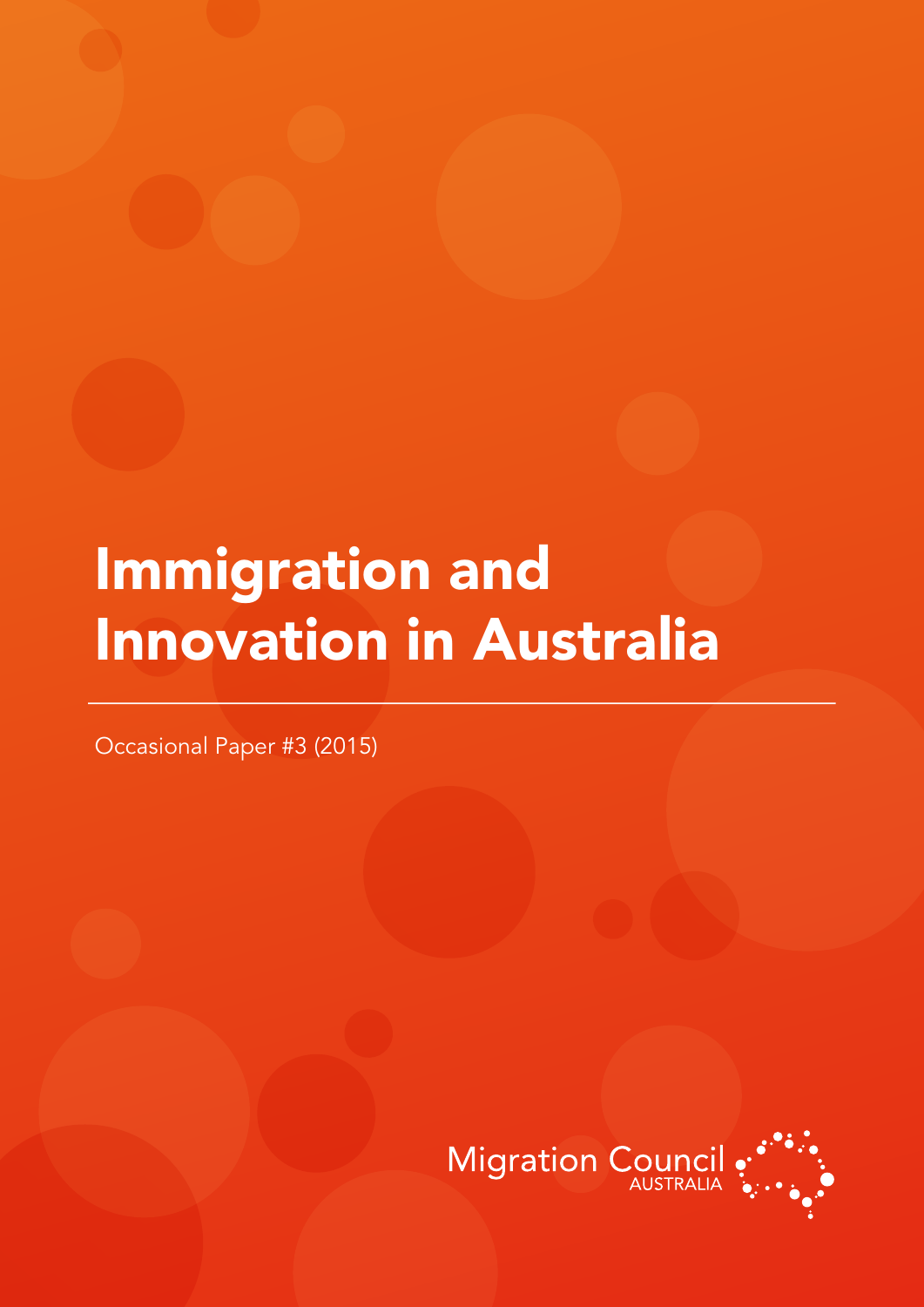

The analysis in this report was undertaken by Yichao Sun and Henry Sherrell. The Migration Council is an independent, non-profit organisation.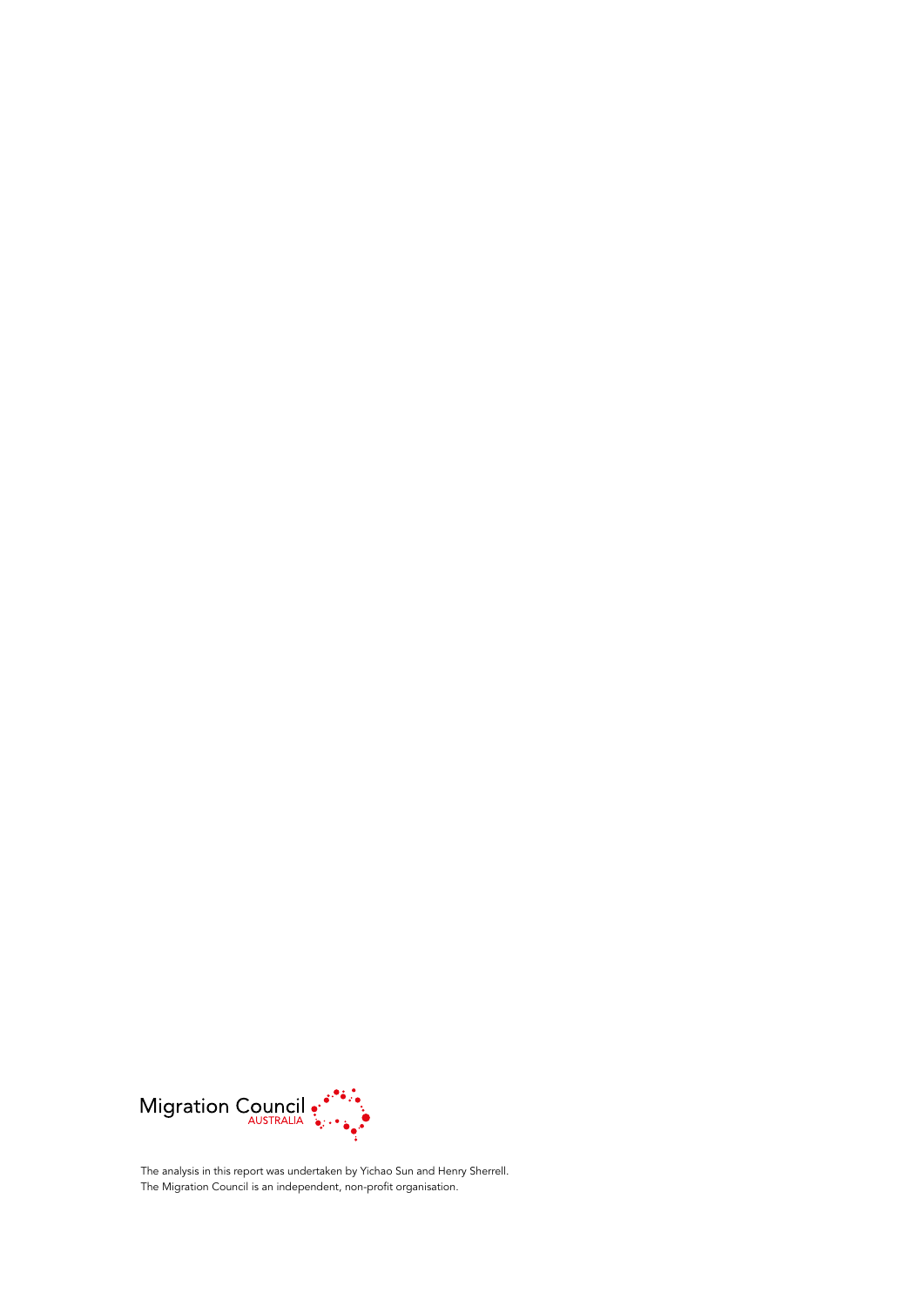# **Contents**

| <b>Executive Summary</b>                          | 03 |
|---------------------------------------------------|----|
| <b>Creating an Environment for Innovation</b>     | 04 |
| The Environment in Australia                      | 05 |
| Migration in Australia                            | 05 |
| Global policy approaches                          | 06 |
| Ideas for Immigration and Innovation in Australia | 08 |
| Startup sponsorship: A pragmatic approach         | 08 |
| Accelerators and Incubators: Looking global       | 09 |
| Supercharging the ecosystem: Attracting talent    | 10 |
| Conclusion                                        | 12 |
| <b>References</b>                                 | 13 |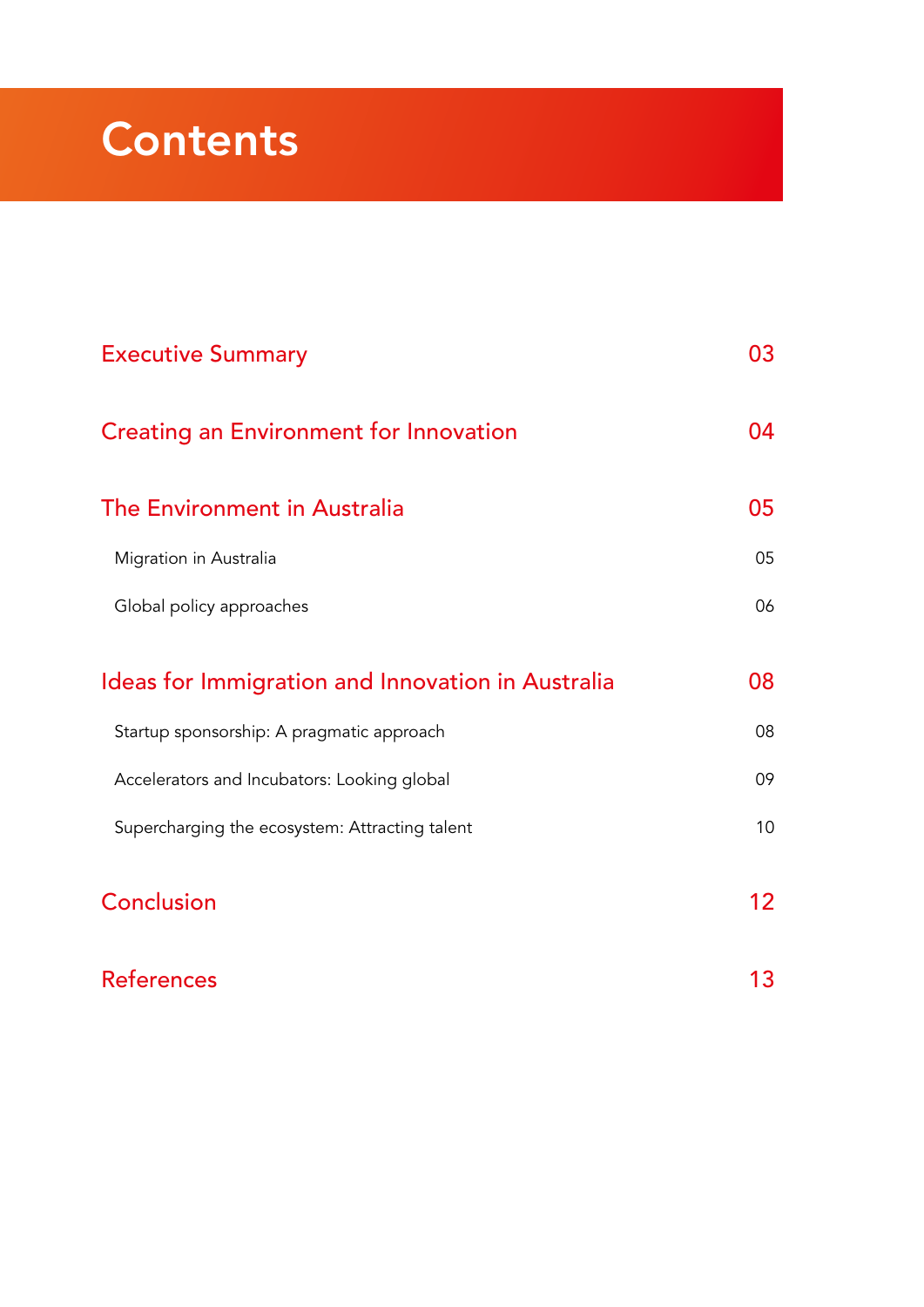PEOPLE ARE THE SINGLE MOST IMPORTANT FACTOR FOR AN INNOVATIVE ECONOMY. AS THE PRIME MINISTER SAID RECENTLY, "OUR GREATEST ASSET IS NOT THE ROCKS UNDER THE GROUND BUT IT'S THE PEOPLE THAT WALK ON TOP".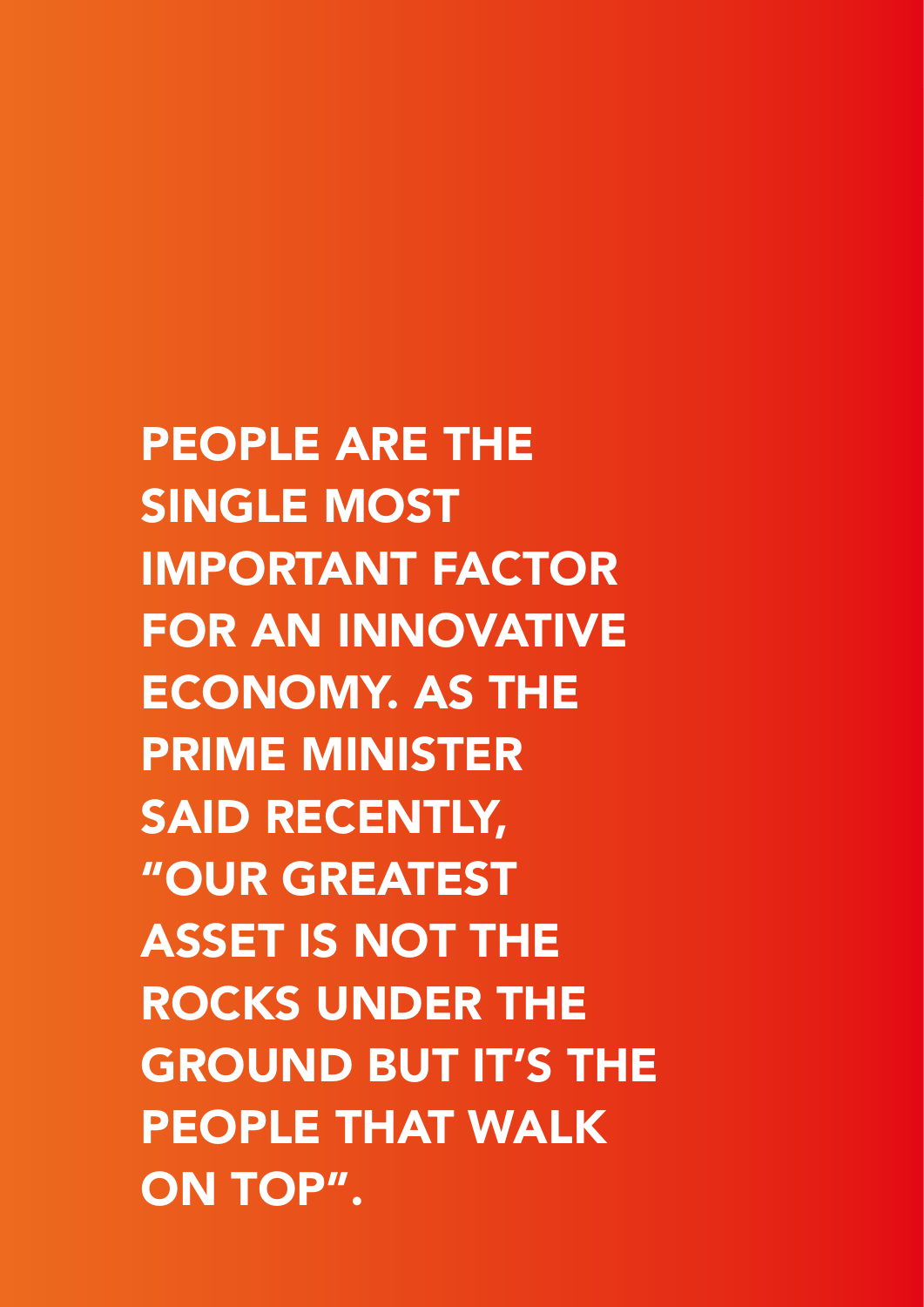## <span id="page-4-0"></span>Executive Summary

Knowledge and skills circulating through a network of people builds to a critical mass where innovation can prosper. Silicon Valley didn't pop up overnight, it took 60 years to build. People were and continue to be the essential component.

Immigration is not the first thing that springs to mind when considering innovation policy. A university with a singular focus on technology and access to capital are often raised as the first priorities. Yet immigration acts to fill skills and knowledge gaps when the creation of new companies can occur with little more than a new idea.

Australia has a proud modern immigration history. Support for immigration is the highest in the developed world. Government discrimination has been banished, replaced by a skills-based system generating unparalleled economic gain for Australia. Yet targeting innovation through Australian immigration has to date been difficult and subject to failure.

This in itself is not a bad thing. A willingness to experiment and see what works is positive for what can be a risk-adverse and incremental policy environment. But it is increasingly clear: Australia's current immigration innovation policies are not up to scratch. Migration is working on the whole but failing this critical part of the economy that has the potential to amplify growth.

The response from immigration to date has been too small. The one existing visa program is caught up on process instead of outcomes. Ideas are getting lost in administration. So while no immigration idea or policy by itself can create innovation, migration becomes a key component, complementing factors like access to finance.

This short paper provides a brief overview of existing approaches to migration and innovation and suggests three new ideas for Australian policy‑makers. They are:

- A pragmatic approach to Startup sponsorship
- A global approach for accelerators and incubators
- **Supercharging the attraction of talent**

These ideas are designed to allow testing and modification as required for a dynamic environment where ideas can scale into opportunity. Migration policy itself can be innovative if we think big and take chances.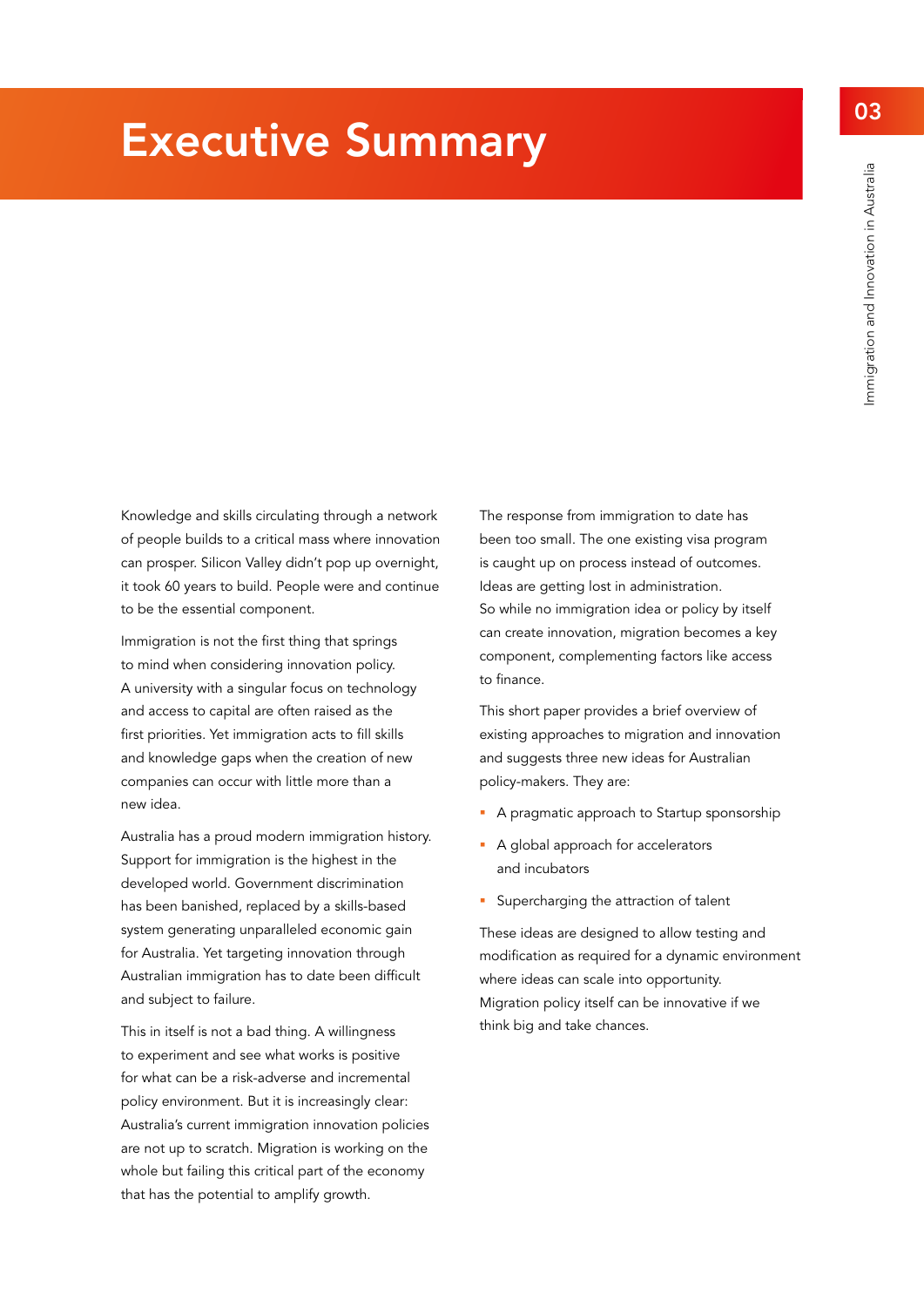## <span id="page-5-0"></span>Creating an Environment for Innovation

Creating an environment where innovation can thrive depends on immigration. With a population where one in four people are born overseas as well as a migration framework tilted toward skills, Australia is already well positioned to kick start a new period of growth. Research elsewhere highlights just how important immigration is to innovation.

In the United States, one in ten people of working age are migrants. However as outlined in Kerr (2008), key innovative occupations like engineering have a much higher proportion, where one in four are migrants. Incredibly, a full 50 per cent of doctorate degree recipients in the United States are migrants. As developed economies continue the shift towards service and knowledge based economic activity, this research is forming a foundational component of future growth.

This has a direct relationship to promoting an environment where innovation can thrive. The connection between research and new knowledge generating economic activity is strong. While patents do not capture the full extent of innovation in an economy, migrants are heavily over-representative in patent creation. Other factors point to similar innovative environments. Ghosh, Mayda and Ortega find a significant relationship between R&D spending and sponsoring migrant works on skilled visas, in this case the H-1B visa (the U.S. equivalent of the Australian 457 visa). These results are born out across a range of countries, including Germany (Niebuhr, 2006), the United Kingdom (Nathan and Lee, 2011), the Netherlands (Breschi, Lissoni and Tarasconi 2013) and Denmark (Parrotta, Pozzoli and Pytlikova, 2012).

The relationship between venture capital, migration and innovation is stark. In the 15 years from 1990 to 2005, migrants in the United States founded one in four venture‑backed public companies. These companies were concentrated in industries where skills and knowledge drive activity: skilled manufacturing, information technology and life sciences. More importantly for domestic economic policy, more than half of all employment generated by these venture-backed firms in manufacturing came from companies founded by migrants (Andertson and Platzer, 2006).

While the environment for innovation and job creation in Australia has some stark differences with the United States, immigration is a mutual feature of success. Highly skilled migrants in particular have positive spill-over effects for the local area where they settle, both in terms of their occupation and industry as well as generating labour demand in other lower skilled occupations. While there is some debate over the scale of these effects, most economists agree on the fundamentals. Peri, Shih and Sparber find the H-1B visa (the American equivalent of the 457 visa) crowds-in productivity growth. This can be undermined however if migrants receive lower salaries than domestic workers, resulting in possible displacement (Doran, Gelber and Isen, 2015).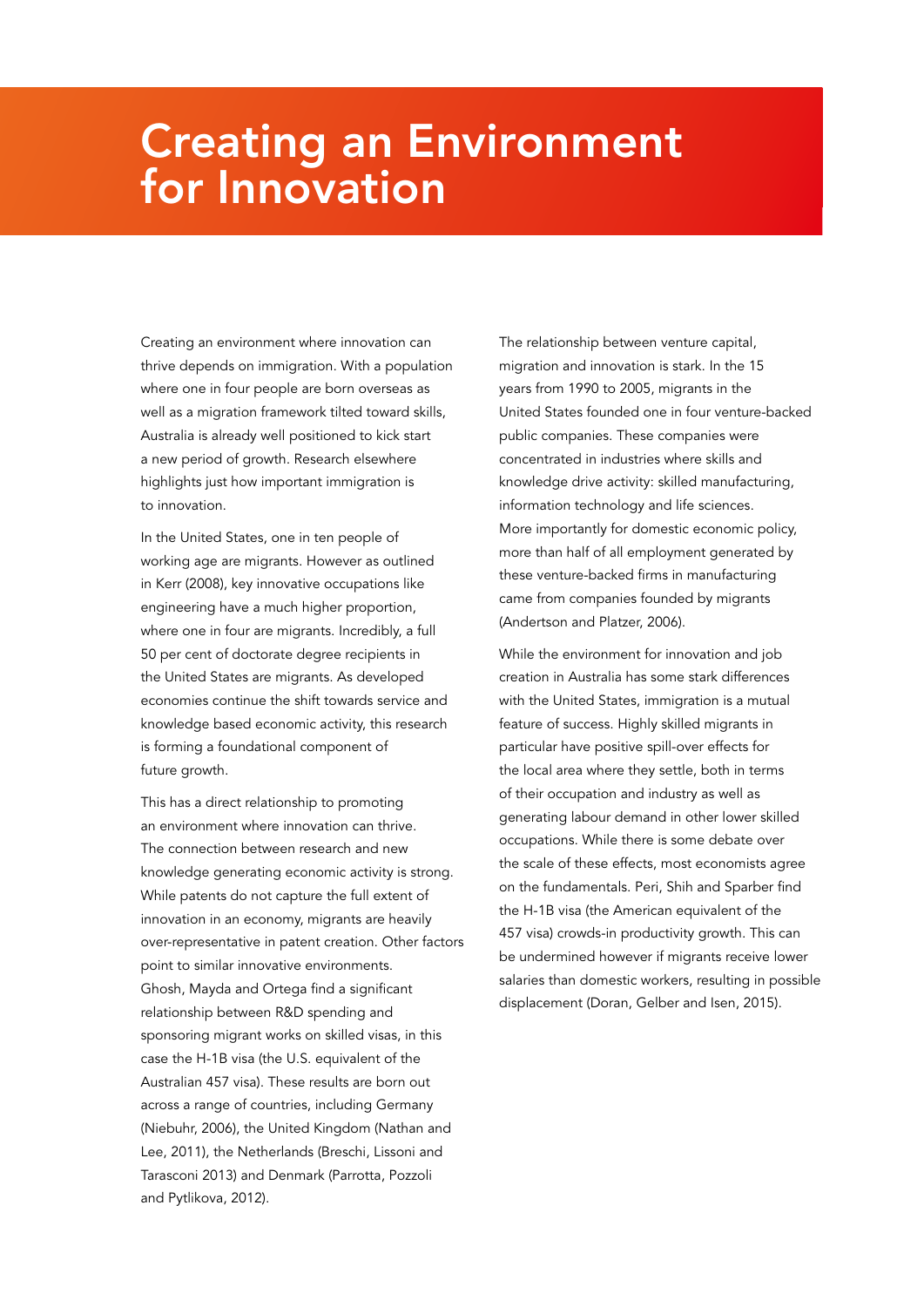# <span id="page-6-0"></span>The Environment in Australia

The environment for innovation in Australia in relation to immigration is on a good foundation as Australia is a migrant nation. However there is potential to have a much greater effect.

According to Deloitte, there are four startup hubs in Australia: Sydney, Melbourne, Brisbane and Perth. Combined, these four hubs are smaller than the startup scene in New York and about one third the size of Silicon Valley. This is to be expected given a range of factors. One prominent issue is how to scale a successful start-up, with scaling rates in Australia substantially lower than in the United States.

Other reports identify similar issues. According to BCG's International Innovation Index, Australia ranked 22nd in 2010. Compass, a San Francisco-based strategy company, published their Global Startup Ecosystem Ranking 2015 where Sydney dropped from 12th to 16th (Compass, 2015). They identify the increasing trend whereby a successful start-up will move given access to funding and labour.

Immigration programs specifically designed to promote innovation is not a magic bullet. However immigration is an important element, complementing other ongoing policy change to foster innovation.

#### Migration in Australia

Australia is recognised as a global leader in skilled migration. A hybrid system of temporary and permanent migration, combined with unique understanding of employer sponsorship and independent migration allow for a diverse approach to immigration.

*In 2014-15, over 127,000 permanent skilled visas were granted to migrants. Of these visas, over 55 per cent were granted to people who already live in Australia.* 

Some 6,400 of these visas were in the existing Business Innovation and Investment streams. However nearly all of these visas are in relation to investment and general business ownership, as opposed to innovation and entrepreneurship. Many require the sponsorship of state governments.

One of the innovation visas highlights some of the difficulties of existing policy. Australia was the first country to offer a permanent entrepreneur visa (subclass 132). However excessive requirements like an investment threshold of \$1m — ensure there is almost no take-up. An investment threshold of this level shows little engagement with what is actually occurring in Australia's innovation environment.

In addition to permanent visas, as at June 2015, there were over 370,000 international students, 188,000 temporary sponsored workers, 143,000 working holiday makers and 26,000 temporary graduates in Australia.

Students and temporary graduates in particular have great potential for innovation if they are allowed to explore new ideas and opportunities.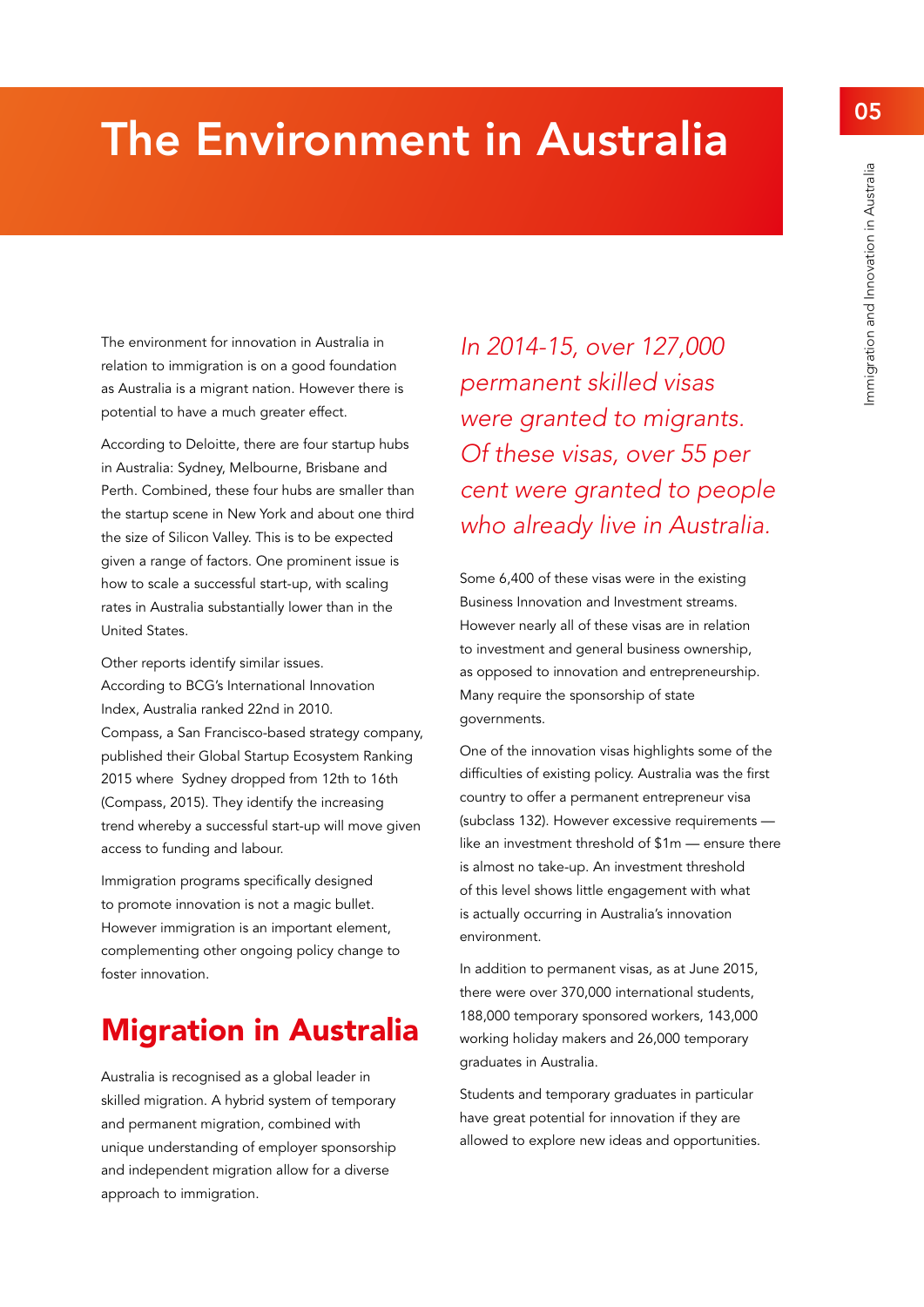### <span id="page-7-0"></span>Global policy approaches

According to a recent report from Migreat (2015), there are 12 countries with specific visa policies aimed at attracting entrepreneurs. These approaches can be classified into the following three categories:

An Entrepreneur visa: programs distinct from general work visas, with their own specific rules, requirements and rights. Countries include New Zealand (2014), Singapore (2004) and United Kingdom (2008).

- **Fast-tracked general work visa: Expedited work** visas aimed entrepreneurs. Countries include Ireland (2012), Spain (2013), Italy (2014), Netherlands (2015) and Denmark (2015).
- **Entrepreneur sponsorship: Allowing incubators** and accelerators to recruit migrants for their programs. Canada (2013) and Chile (2010) are two examples.

The following table summarises the Migreat research, explaining key variables and policy approaches:

|            | Funding<br>source | Capital<br>requirements | <b>Business</b><br>type | Visa length | Visa<br>extension | Government<br>funding | Government<br>loan |
|------------|-------------------|-------------------------|-------------------------|-------------|-------------------|-----------------------|--------------------|
| <b>AUS</b> | VC                | \$1m                    | Innovative              | Permanent   | N/A               | None                  | None               |
| <b>NZL</b> | Any               | \$0-\$100k              | Any                     | 1 yr        | Yes, 2 yrs        | None                  | None               |
| SIN        | Any               | \$50k                   | Innovative              | 1 yr        | Yes, 1yr          | None                  | None               |
| GBR(G)     | Any               | No threshold            | Innovative              | 1 yr        | Yes, 1yr          | Limited               | None               |
| GBR(E)     | Govt/VC           | \$50k-\$200k            | Innovative/<br>Any      | 3 yrs       | Yes, 2yr/3yrs     | Up to \$50k           | None               |
| irl        | Any               | \$50k                   | Innovative              | 2 yrs       | Yes, 3 yrs        | None                  | $$25k-1.5m$        |
| <b>ESP</b> | Any               | No threshold            | Innovative              | 1 yr        | Yes, 2 yrs        | None                  | None               |
| <b>ITA</b> | Any               | \$50k                   | Innovative              | 1 yr        | Yes               | None                  | None               |
| <b>NED</b> | Any               | No threshold            | Innovative              | 1 yr        | No, transfer      | None                  | None               |
| <b>DEN</b> | Any               | No threshold            | Innovative              | 2 yrs       | Yes, 3 yrs        | None                  | None               |
| <b>CAN</b> | Incubator/VC      | \$0-\$200k              | Innovative              | Permanent   | N/A               | None                  | None               |
| <b>CHI</b> | Any               | No threshold            | Innovative              | 1 yr        | Yes, 1 yr         | \$20m-\$60m           | None               |
| <b>FRA</b> | Any               | No threshold            | Innovative              | 6 months    | Yes, 6 mths       | \$12.5k               | None               |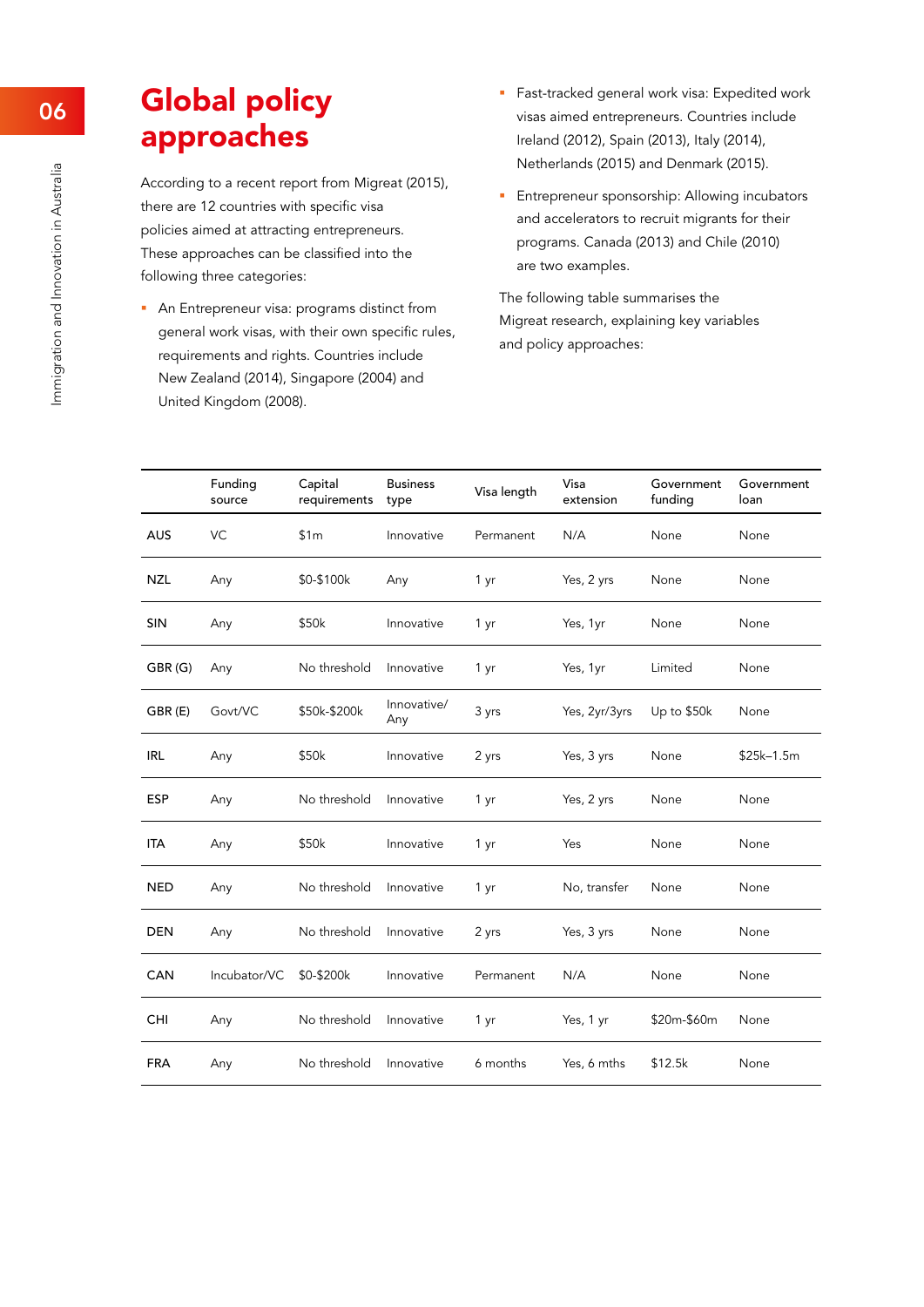There are various exemptions and waivers applicable to a range of these programs. With the exception of the Australian (subclass 132) and Canadian startup visa, all visa are temporary. There are options to transfer to permanent visas in other countries providing eligibility requirements are met.

The start-up program in Chile is unique as applicants apply to the incubator or accelerator and successful applicants are eligible for a 12 month temporary visa to attend a six month program.

There are a range of investor visas across different countries, including Australia, however these are distinct from attracting entrepreneurship and innovation.

Many of these programs have been plagued by difficulties. It is difficult for program design to match up with migrant intentions while achieving the goal of attracting willing entrepreneurs. There are some broad lessons to be taken from existing programs:

- A single requirement can undermine the entire program: The \$1m investment threshold for the Australian Business Talent visa ensured failure from the outset.
- Entry requirements can be exploited: In the United Kingdom, the number of entrepreneur visas soared on the back of former international students who failed to gain other visa types and were unlikely to have entrepreneurial outcomes.
- Restricted investment types restricts activity: In Canada, designated investors were at first highly restricted to VC and Angel firms, withdrawing other potential investment, particularly incubators and accelerators.
- Long process times remove incentives to work with migrants: Again in Canada, processing periods blew out to 12 months, meaning startups and businesses could not plan effectively and lacked certainty.

One key factor common across countries and visa programs is the difficulty in attracting entrepreneurs once they have established an idea. Moving country after an idea is established doesn't make much sense unless the issue is scaling into a bigger market.

Evidence and research suggests existing residents are the key to establishing new ideas and businesses. This means instead of trying to attract entrepreneurs with an existing idea via the lure of a visa, migration can better play a role in allowing people to come who then have ideas or using proxies to foster innovation, such as accelerators and incubators.

This is the key takeaway from global policy to date. There is perhaps nothing harder in business than scaling up a new idea. Achieving this in a foreign marketplace exponentially increases the risk of failure. Consumer markets, supply chains and regulatory frameworks are just a few of important contextual factors that differ radically across countries.

These are not easy barriers to adjust to and ensure business ideas that can succeed in Australia are more likely to be created by people who already live in Australia. Understanding this basic premise is central to successful immigration policy designed to foster innovation and entrepreneurship.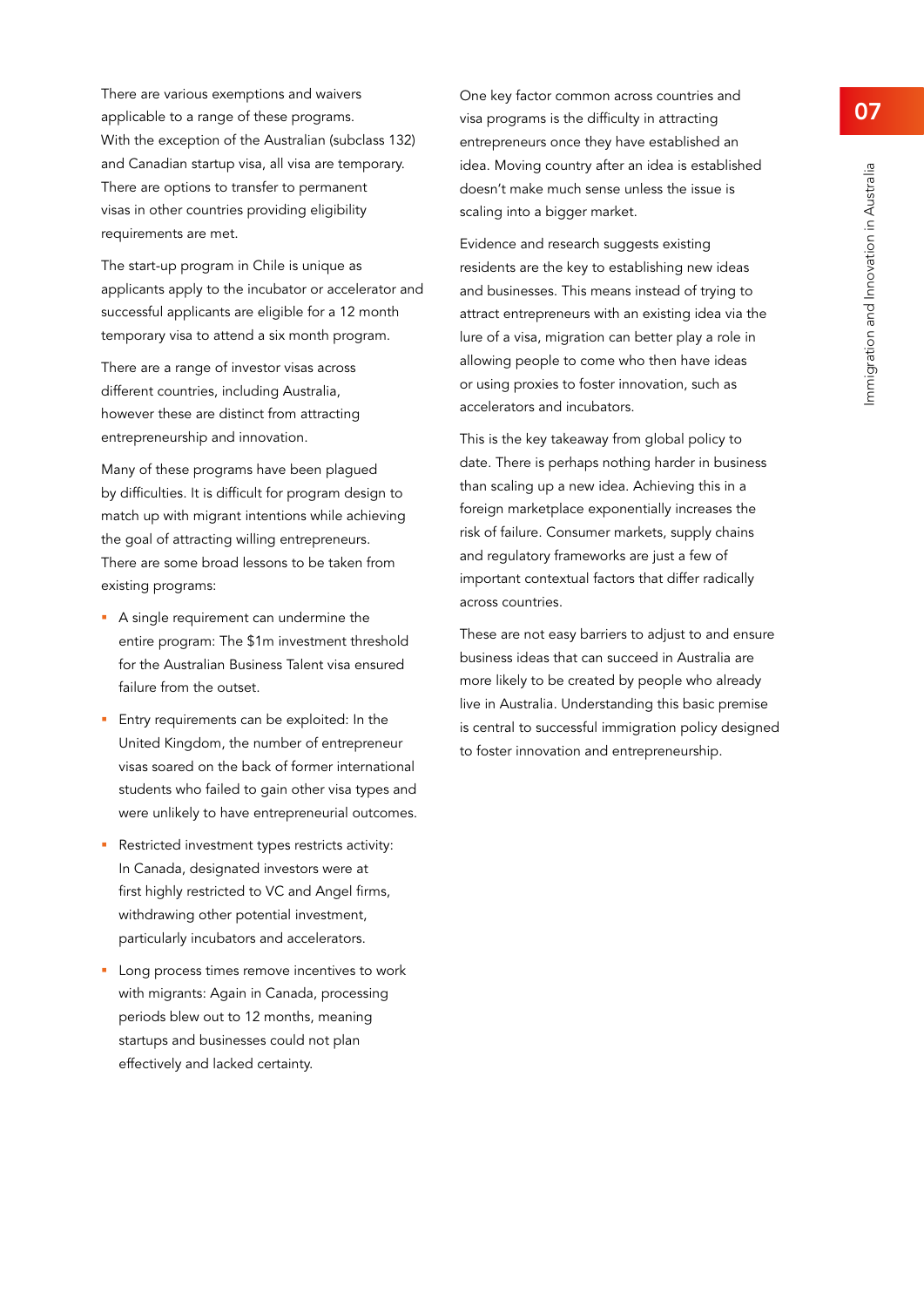## <span id="page-9-0"></span>Ideas for Immigration and Innovation in Australia

*Australia can take lessons from these examples. Ideas for how to encourage more innovation through immigration programs must be both pragmatic and scalable. There must be a willingness to explore and engage with employers and innovative industries.* 

The following three ideas could provide the basis for a new approach to migration and innovation in Australia.

#### Startup sponsorship: A pragmatic approach

Just as new businesses and startups take chances on new approaches, so should immigration policy. Working out how to adapt existing visas to new demand such as startups is crucial to ensure a responsive immigration framework.

One of the most difficult issues for small start-up companies in Australia is to access to skills when little is available in Australia. Smaller companies have fewer resources to support administration and engage with visas like the 457 program. This is despite the opportunity cost for a start-up company being much higher than an established visa if skills aren't found.

The 457 visa program exists to fill skilled vacancies and labour force niches when local employment opportunities are not available. Yet the 457 visa program skews towards catering for larger businesses. The application process is detailed and can be time-consuming. Regardless if a business plans to hire one worker or twenty, they must become an official sponsor.

Recognising the value of sponsorship and an efficient regulatory framework for sponsoring migrants, there is space to carefully apply a bespoke agreement for proven start-up businesses. This is particularly important for those who have an eye to growth and future employment. While young small and medium enterprises comprise about 15 per cent of the labour market, they generate over 40 per cent of job growth. According to a research paper from the Department of Industry and Science released this year, "for every 100 existing jobs in Australia in any given year, startups will, on average, add 5 jobs within the following three years".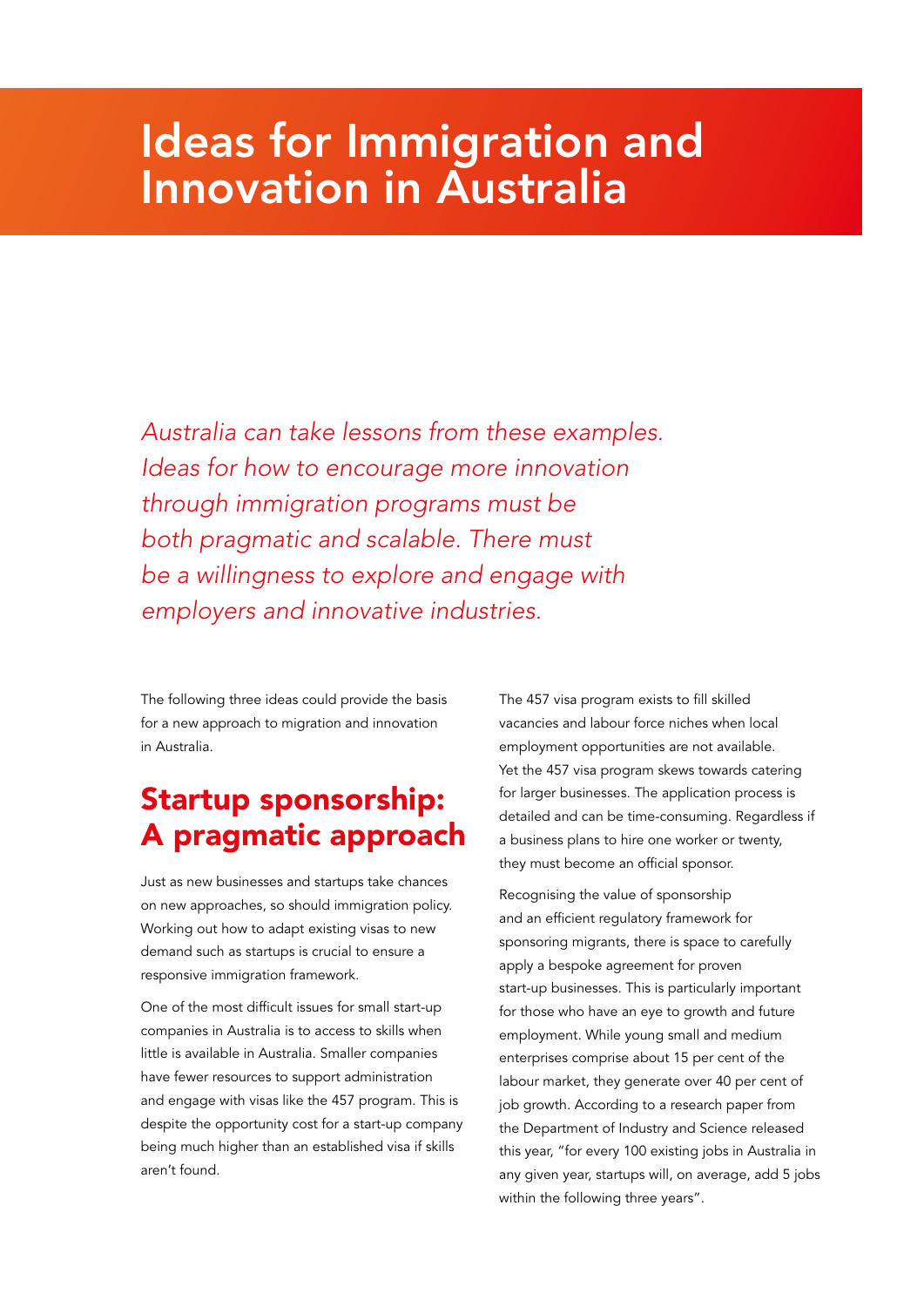<span id="page-10-0"></span>The best part about this policy idea is the existing regulatory framework already exists. Under the Migration Act, the government can designate sponsorship of 457 visas under bespoke contracts for certain employers or sectors of the economy, called labour agreements. By creating an easy to use template for startup businesses to engage with the 457 visa program, government would help to address key talent gaps.

This template agreement should be designed specifically for startup founders to use themselves. Creating a process without building dependency on professional advice firms would be pragmatic, allowing startup engagement. Focusing on STEM startups at first will road test this approach for those experiencing the most acute skills shortages.

As well as getting the sponsorship agreement in place, there are a number of small policy tweaks to better engage startup businesses. Nomination of a 457 visa should occur at the 4-digit ANZSCO occupation instead of the 6-digit occupation level. This means startups can be afforded more flexibility with regard to employee duties.

Critically, incorporating employee share schemes into the remuneration framework would remove a key impediment to attracting talent under a visa process. This would see a bespoke approach to salary thresholds with the provision no worker undermines existing labour market conditions. Replacing the current training requirement with a flat levy would swap onerous paperwork for a contribution to existing training funds used for domestic training in related occupations.

#### Recommendation:

A startup template allowing sponsorship under the 457 visa program.

### Accelerators and Incubators: Looking global

In a related idea, current startup accelerators and incubators have difficulty engaging with the standard migration programs. Accelerators and incubators occupy a unique place within a startup ecosystem. While some migrants may be eligible for these programs through existing permanent residency visas as well as some post-study student visas, there is no dedicated visa option for accelerators and incubators to look beyond Australia for new ideas and business opportunities.

A template 'sponsorship' agreement for approved accelerators and incubators would extend the marketplace of ideas past Australia's border and enable recruitment from around the world.

This would allow new ideas to be imported to Australia in a structured, support method smoothing out any bumps in gaining knowledge in a new environment. Certified accelerators and incubators would act as proxies to pick and choose exciting ideas and the people behind them.

The most important element for any template agreement would be recognising the difference between normal employees and participants in selected accelerator and incubator programs. In contrast to a standard 457 visa, participants would not be paid a normal salary. Designing a set of regulatory process with this would allow for key migrant protections to remain while retaining flexibility.

Critically, only accelerators and incubators with an established track record of success should be considered. This would remove the need for a regulatory framework designed to mitigate against the worst possible types of employer exploitation. Building on this principle would allow for a streamlined system of effective regulation instead of a heavy-handed approach.

#### Recommendation:

An accelerator and incubator template allowing sponsorship under the 457 visa program.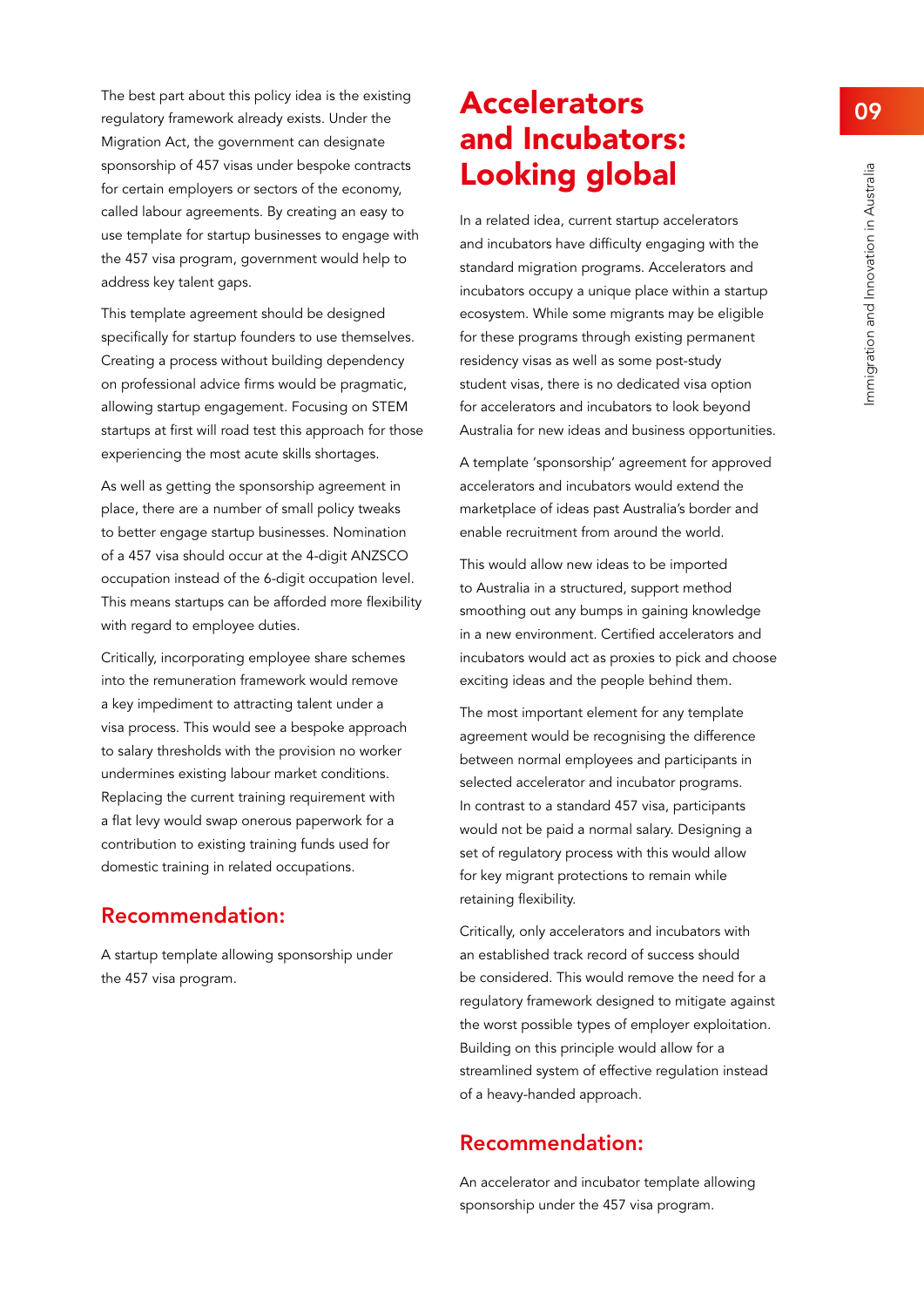### Supercharging the ecosystem: Attracting talent

The two previous ideas aim to build individual startup businesses. The ideas will assist with filling skilled vacancies and scaling up. Sponsorship‑based ideas are a response to demand from an individual business.

Another way to build the startup ecosystem is through a broader supply side approach for the labour market. For over a decade now, Australia has not been good at generating a domestic talent base. This issue was identified in the early 2000s yet little progress has been made. If anything, we have gone backwards.

One idea to help address this over the medium term is a visa lottery of up to 10,000 international students from across the global. As demand to come to Australia generally outstrips the number of available places, a visa lottery would ensure a fair approach. Targeting students across the world in disciplines such as, amongst others, computer science and engineering would help build the workforce of the future.

This will supercharge the innovation ecosystem with talent and ideas. Each graduate would be offered a four-year working visa without the requirement of a sponsoring employer. Instead of getting bogged down with visa criteria, program design should be simple with a select number of key requirements:

- **An undergraduate or Masters degree from** a recognised world-leading university in a designated field of interest;
- Be under 30 years old;
- Have English proficiency; and,
- Pass standard health and character requirements.

Other requirements would add unnecessary detail to what is a simple policy idea. To link these new migrants to innovation, anyone who can document a successful new business would be extended automatic permanent residency while other standard pathways to permanent residency would remain open.

The timing for an idea like this is crucial. At the moment, other countries like the United States and the United Kingdom are turning away international students who complete university qualifications. New ideas and best practice innovation are going to waste and Australia can capitalize. In addition, with some of the IT departments at universities in Asia, an ability to open up people to people links in the Asian Century would further enmesh Australia into our region.

Lastly, running a visa lottery would be an innovative approach in itself. It is expected well more than 10,000 graduates would apply, requiring the need for a sorting mechanism like a lottery. Working out the mechanics and process would add another policy tool to the Australian migration framework. 10,000 temporary work visas is a small addition to the current migration trends but if the policy is right, the effects for the startup environment in Australia will be enormous.

#### Recommendation:

10,000 temporary work visas allocated by a new visa lottery aimed at the best and brightest graduates from across the world.

<span id="page-11-0"></span>10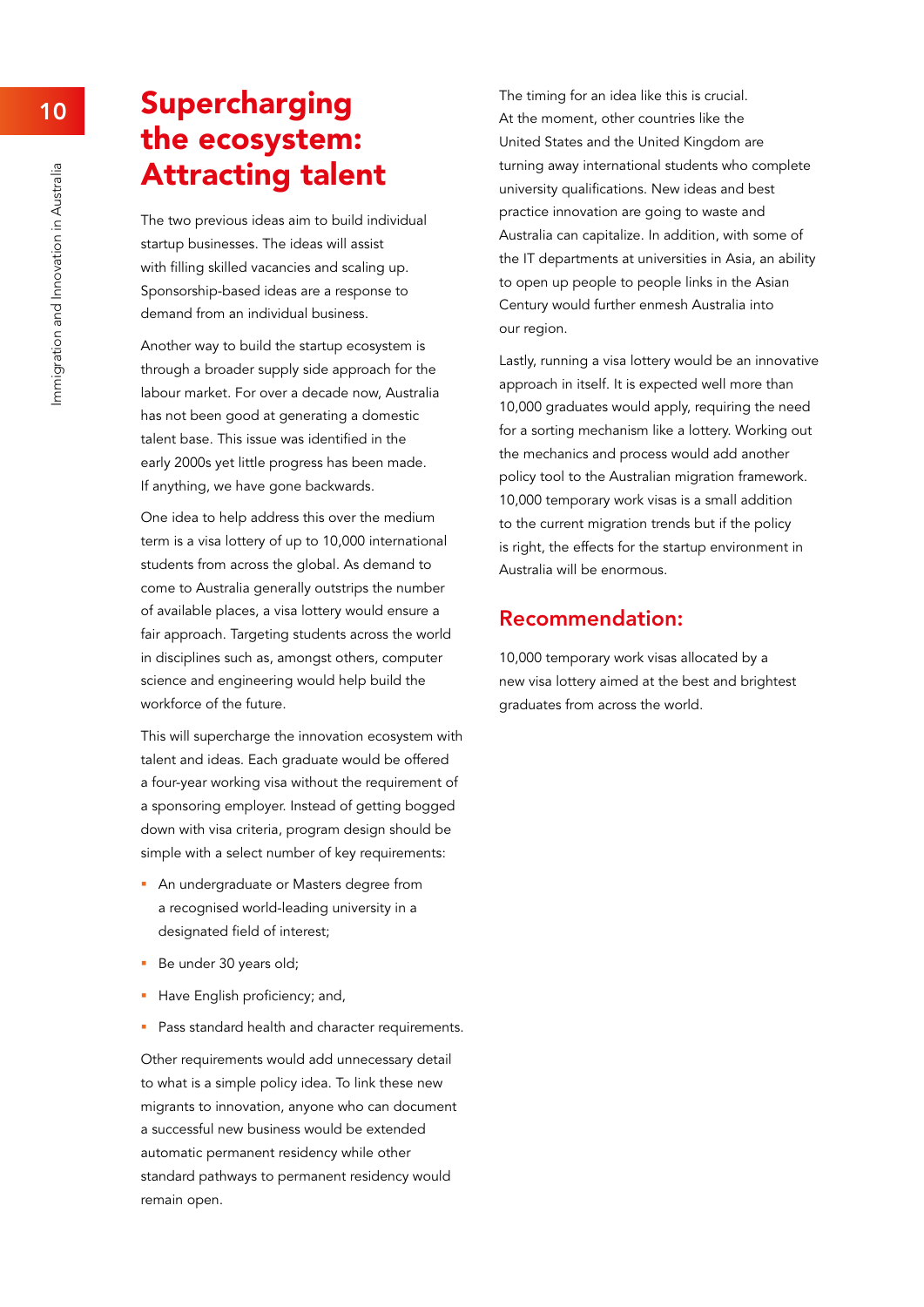IDEAS FOR HOW TO ENCOURAGE MORE INNOVATION THROUGH IMMIGRATION PROGRAMS MUST BE BOTH PRAGMATIC AND SCALABLE.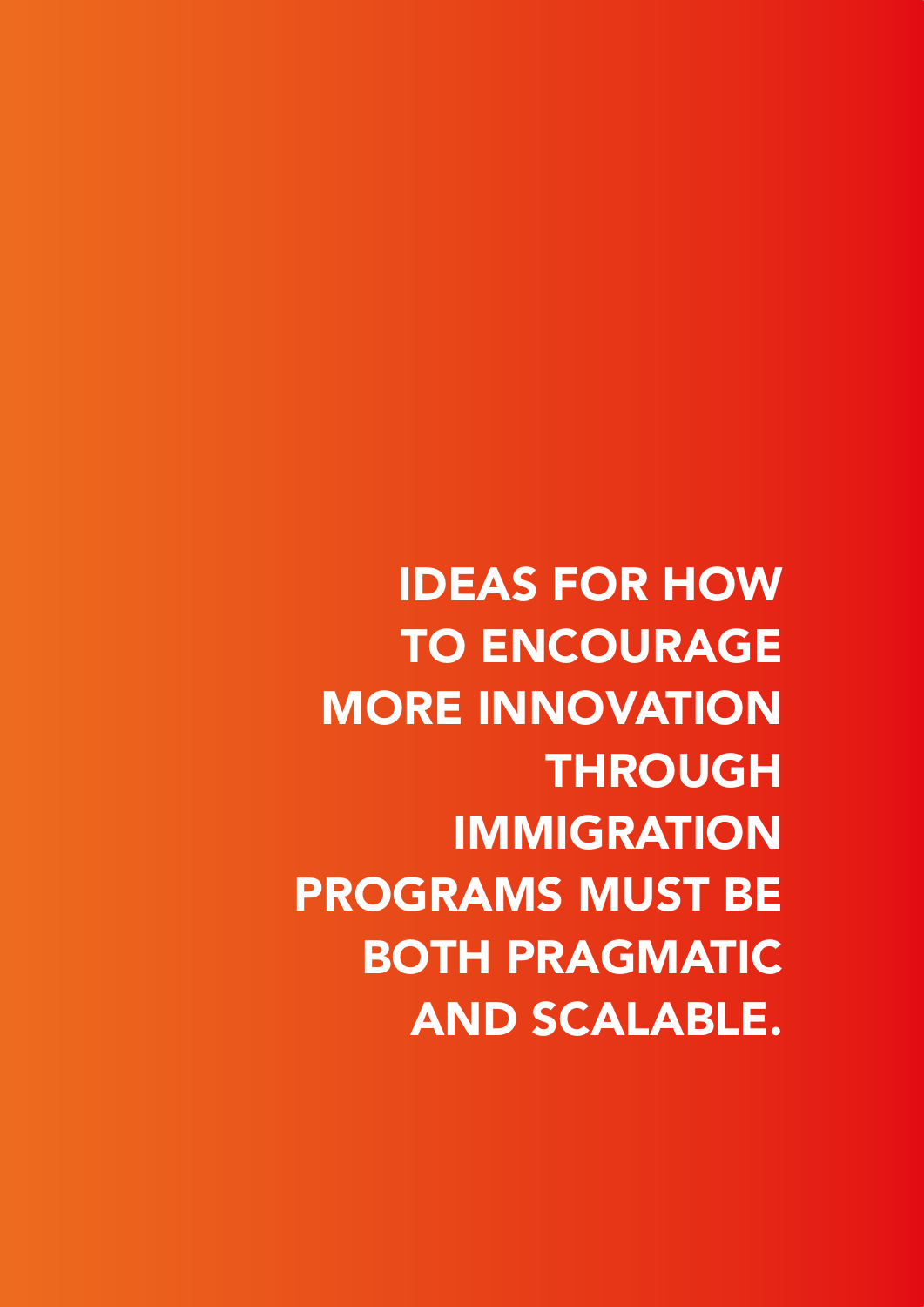# <span id="page-13-0"></span>Conclusion

*The qualities of migrants — a willingness to tackle risk and an appetite for disruption — are the same as those required for successful innovation.*

While it requires many component factors to create an environment where innovation can thrive in Australia, people are at the centre of the equation. In addition to the large and necessary domestic focus, immigration can help complement a wide range of other measures. Getting the policy tools right — such as sponsorship opportunities for start-ups and accelerators — and creating the right set of incentives to attract people will help grease the wheels of innovation in Australia.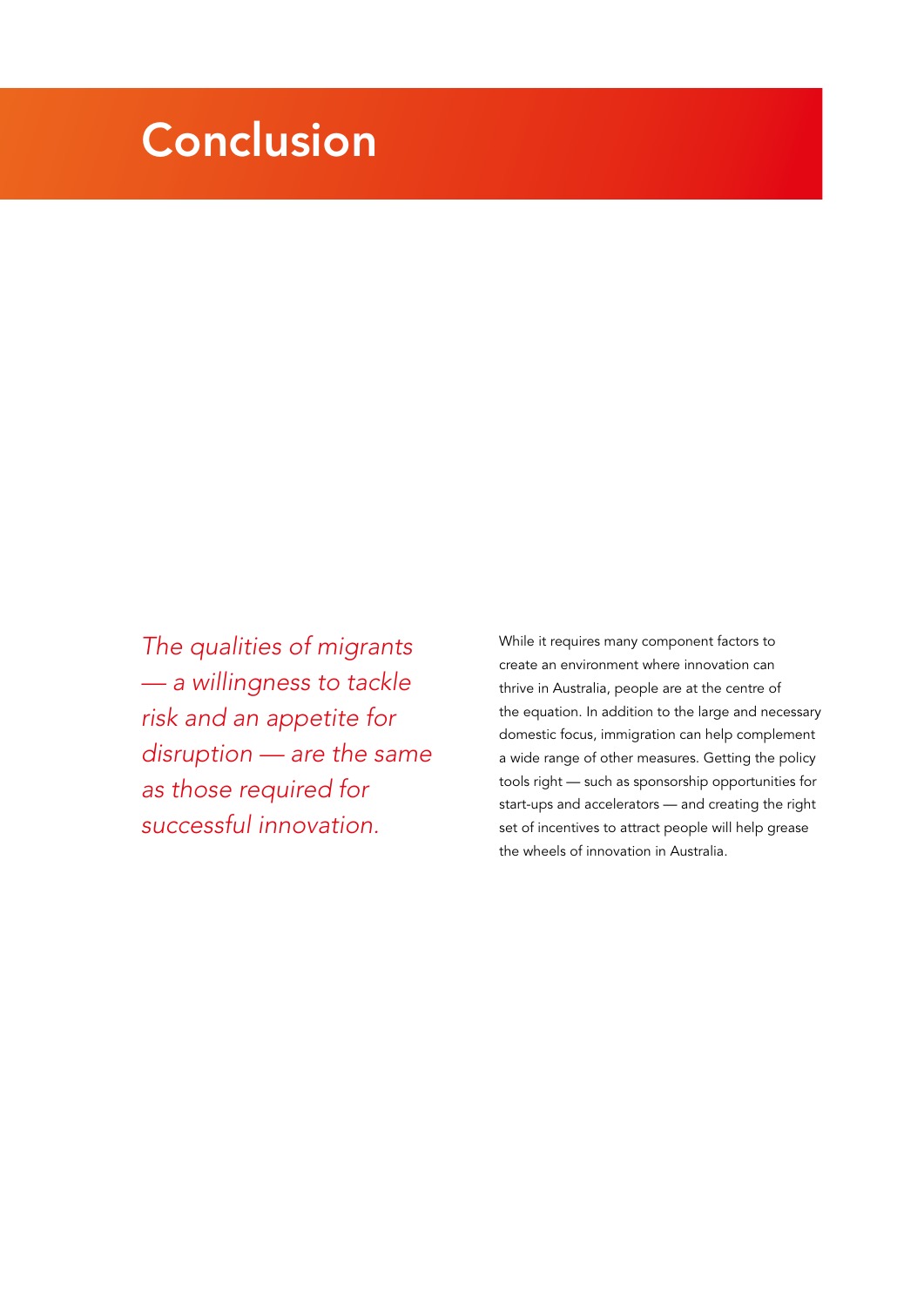# <span id="page-14-0"></span>References

Anderson, S. & Platzer, M. 2006, American made: The impact of immigrant entrepreneurs and professionals on U.S. competitiveness, National Venture Capital Association (NVCA), Washington, D.C.

Andrew, J. & Taylor, A. 2010, The geography of innovation: BCG's List of the World's Most Innovative Countries, Boston Consulting Group (BCG), Boston, viewed 3 December 2015, <https://www. bcgperspectives.com/content/articles/manufacturing\_innovation\_geography\_of\_innovation/>

Breschi, S., Lissoni, F. & Tarasconi, G. 2013, "Inventor data for research on migration & innovation: A survey and a pilot", WIPO Economic Research Working Papers, No. 17

Compass 2015, The 2015 Global Startup Ecosystem Ranking is live!, Compass, San Francisco, viewed 3 December 2015, <http://blog.startupcompass.co/the-2015-global-startup-ecosystem-ranking-is-live>

Doran, K., Gelber, A. & Isen, A. 2015, "The effects of high-skilled immigration policy on firms: Evidence from H-1B visa lotteries", NBER Working Paper, No. 20668

Ghosh, A., Mayda, AM. & Ortega, F. 2014, "The impact of skilled foreign workers on firms: An investigation of publicly traded U.S. firms", IZA Discussion Paper, No. 8684

Goube, J. 2015, Open borders to entrepreneurs & innovators, Migreat, London, viewed 29 November 2015, <http://pi.migreat.com/entrepreneur-and-innovator-visa-report>

Kerr, WR. 2008, "The ethnic composition of US investors", HBS Working Paper, No. 08-006

Nathan, M. & Lee, N. 2011, "Does cultural diversity help innovation in cities? Evidence from London firms", SERC Discussion Paper, No. 69

Niebuhr, A. 2006, "Migration and Innovation: Does Cultural Diversity Matter for Regional R&D Activity?", IAB Discussion Paper, No. 2006,14

Parrotta, P., Pozzoli, D. & Pytlikova, M. 2012, "The nexus between labor diversity and firm's innovation", IZA Discussion Paper, No. 6972

Peri, G., Shih, KY. & Sparber, C. 2014, "Foreign STEM workers and native wages and employment in U.S. cities," NBER Working Paper, No. 20093, <http://www.nber.org/data-appendix/w20093>

Tanchel, J. 2012, Silicon Beach: A Study of the Australian Startup Ecosystem, Deloitte Australia, Sydney, < http://www2.deloitte.com/au/en/pages/technology-media-and-telecommunications/articles/silicon-beachstudy-australian-startup-ecosystem.html>